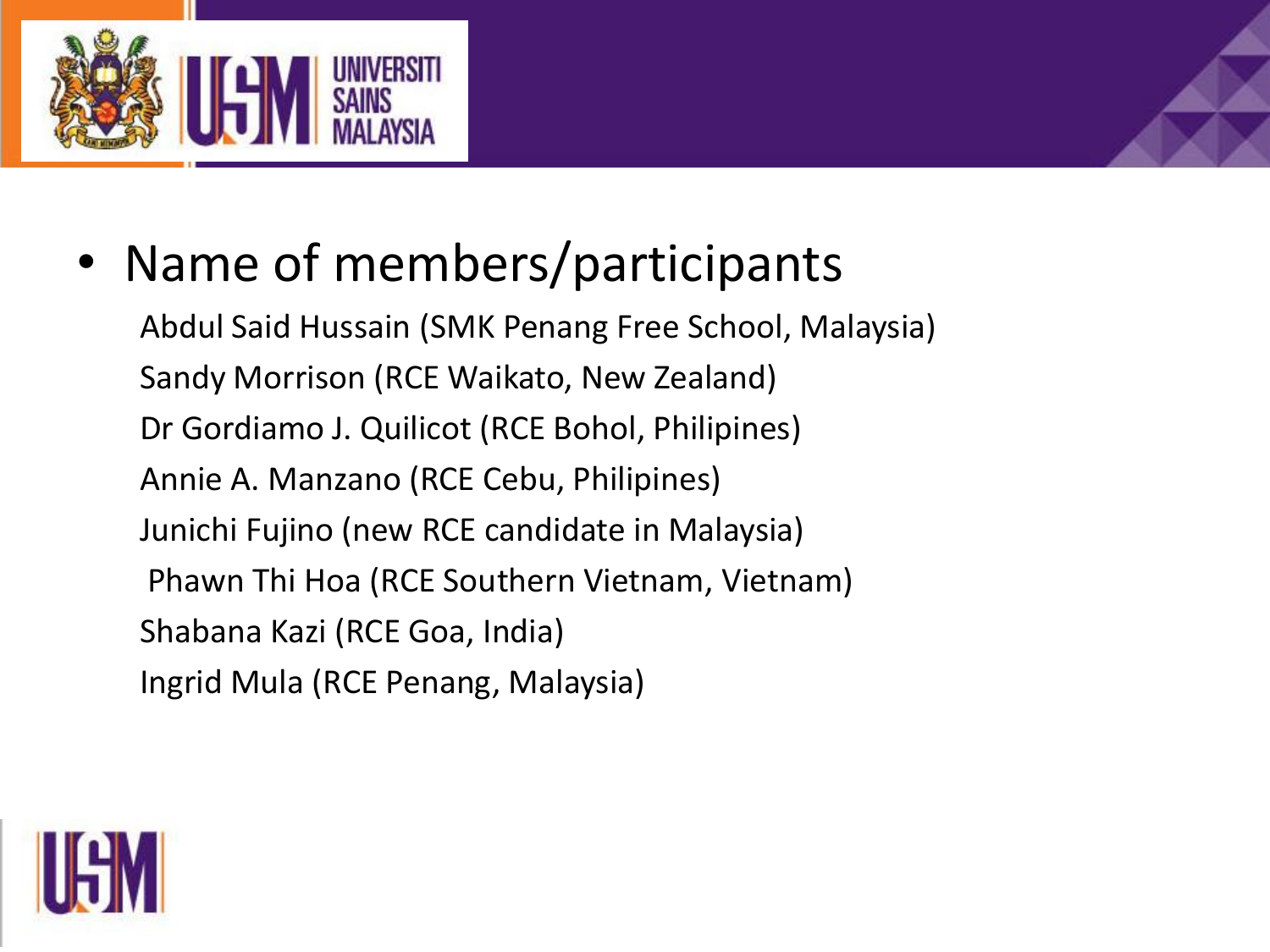

## • Key questions and current activities

**SMK Free School:** Butterfly farm launched 10 years ago. Sejahetera walk as extra curricula.

**RCE Bohol:** Training of planting indigenous food crops. Embedding agricultural indigenous practices in the curriculum.

**New candiadate:** Eco education/challenge for Kyoto City primary schools. Now, 80 schools involved. Ambition 190 school sin 2015. This project is being transferred to South Malaysia.

**RCE Cebu:** Organised a roundtable discussion with schools invited to explore collaborative ventures. Training to public schools on gender issues . Embedding sustainability in NST programme. Disaster risk reduction training for school children and teachers.

**RCE Waikato:** In NZ, education in mother language. Traditional knowledge and stories are embedded in the school curriculum. Promote traditional / indigenous schooling in Kiribati..

**RCE Southern Vietnam**: Embedding sustainability in the syllabus of the university using participatory approaches.

**RCE Goa:** Using STARS as a way to assess ESD in school and implementing interventions taking into account the results. Embedding local cultural and heritage in schools.

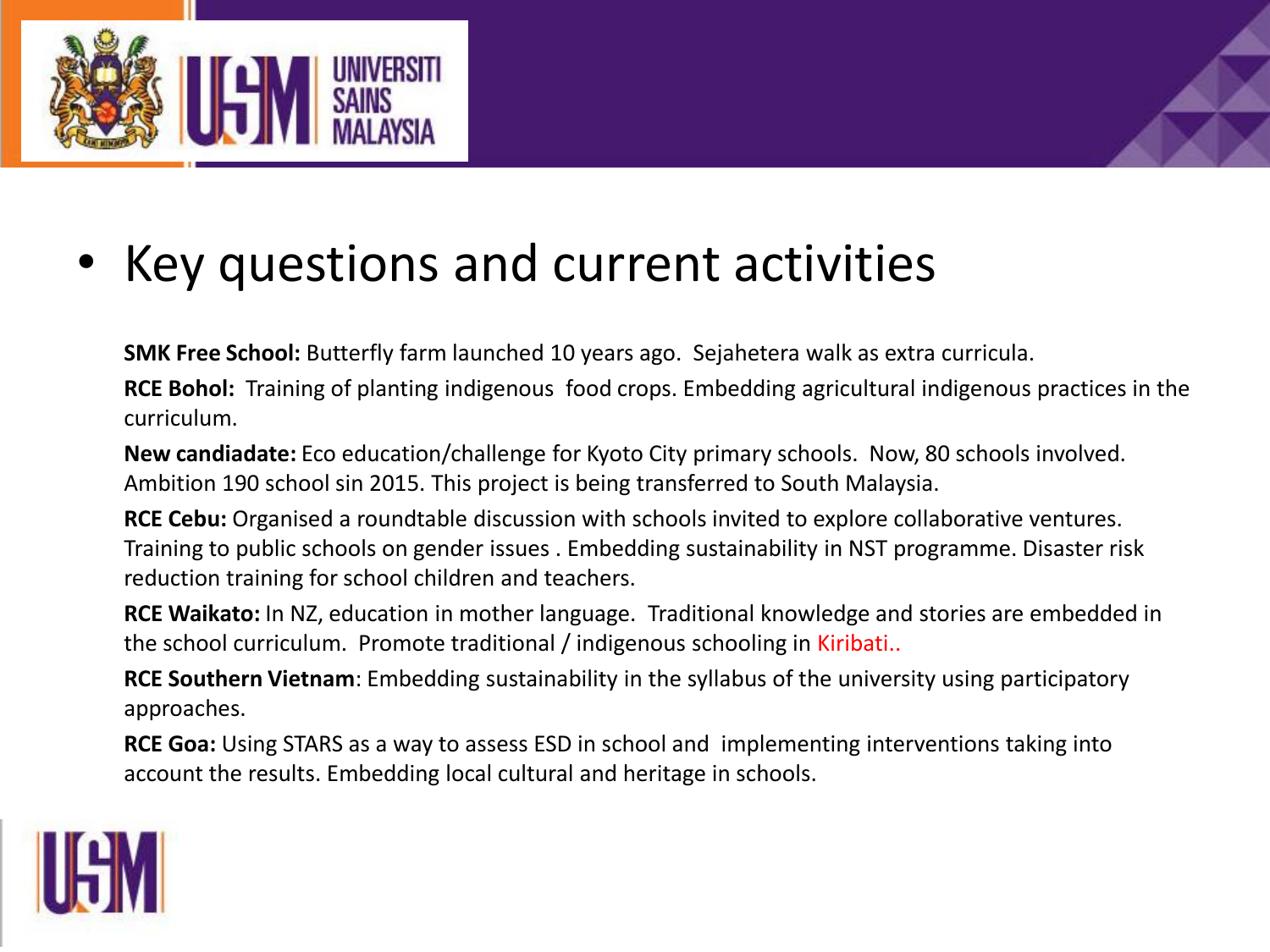

### • Discussions

#### **Local knowledge in curriculum**

Work to integrate local/indigenous knowledge in the school curriculum (mainstream and indigenous schools) through national negotiations, teacher training.

National support for education in mother tongue.

Challenge of transferring and upscaling projects to other parts of the world.

#### **ESD Assessment**

ESD field trips have revealed issues that never come up in schools in other activities, especially regarding the wellbeing of students and children.

#### **Experiential learning**

Challenge when teachers who are ESD champions leave a school

Organisational challenges when leadership changes and when there is no coordination stability

Need for new methodologies to hear the stories of children who have suffered from disasters.

Lack of funding and lack of manpower are challenges for RCEs

Participative approaches



-